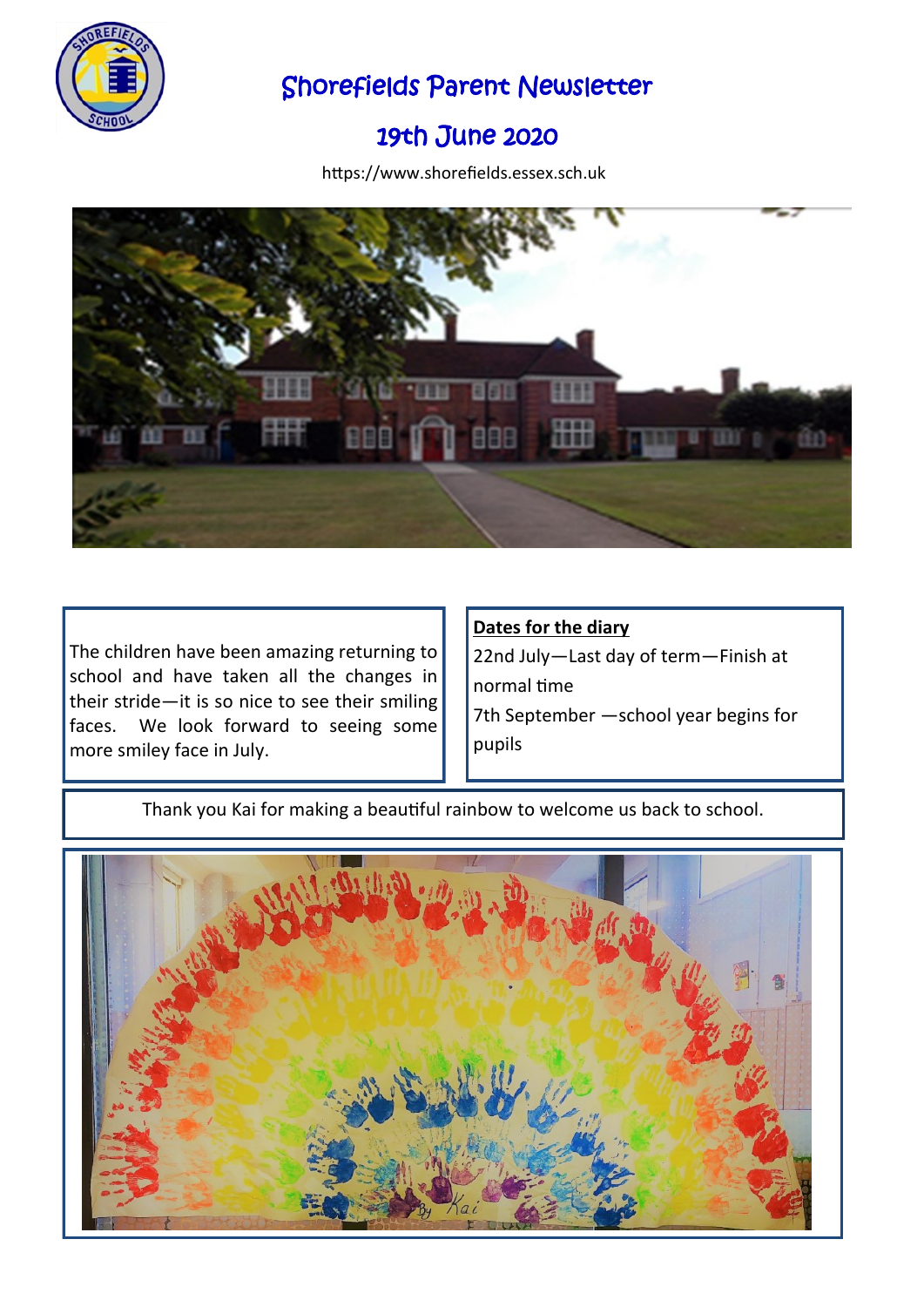

School Dinners – w/b 22/06/20 we will be on week 1 of the Summer

|                  | Monday            | Tuesday            | Wednes-          | Thursday     | Friday       |
|------------------|-------------------|--------------------|------------------|--------------|--------------|
|                  |                   |                    | day              |              |              |
| <b>Main Meal</b> | Pork meatballs in | All day            |                  | Pork         | Fish &       |
| Option 1         | a rich tomato     | breakfast,         |                  | meatballs in | Chips        |
|                  | sauce served      | sausage,           | <b>NO PUPILS</b> | a rich       |              |
|                  | with penne pasta  | bacon, egg &       |                  | tomato       |              |
|                  |                   | hashbrown          |                  | sauce        |              |
|                  |                   |                    |                  | served with  |              |
|                  |                   |                    |                  | penne        |              |
|                  |                   |                    |                  | pasta        |              |
| <b>Main Meal</b> | Southern fried    | Vegetarian         | <b>NO PUPILS</b> | Southern     | Beef burger  |
| Option 2         | chicken served    | sausage, egg,      |                  | fried        | & chips      |
|                  | with potatoes     | hashbrown &        |                  | chicken      |              |
|                  |                   | tomato             |                  | served with  |              |
|                  |                   |                    |                  | potatoes     |              |
|                  | Sweetcorn &       | <b>Baked beans</b> | <b>NO PUPILS</b> | Sweetcorn    | <b>Baked</b> |
|                  | peas              | & mushrooms        |                  | & peas       | beans        |
|                  |                   |                    |                  |              |              |
| Vegetables       |                   |                    |                  |              |              |
|                  |                   |                    |                  |              |              |
|                  |                   |                    |                  |              |              |
|                  | Chocolate cake    | Selection of       | <b>NO PUPILS</b> | Chocolate    | Selection of |
|                  | with chocolate    | ice cream          |                  | cake with    | ice cream    |
| Dessert/         | sauce             | pots &             |                  | chocolate    | pots &       |
| Pudding          |                   | yoghurts           |                  | sauce        | yoghurts     |
|                  |                   |                    |                  |              |              |

## reduced Menu.